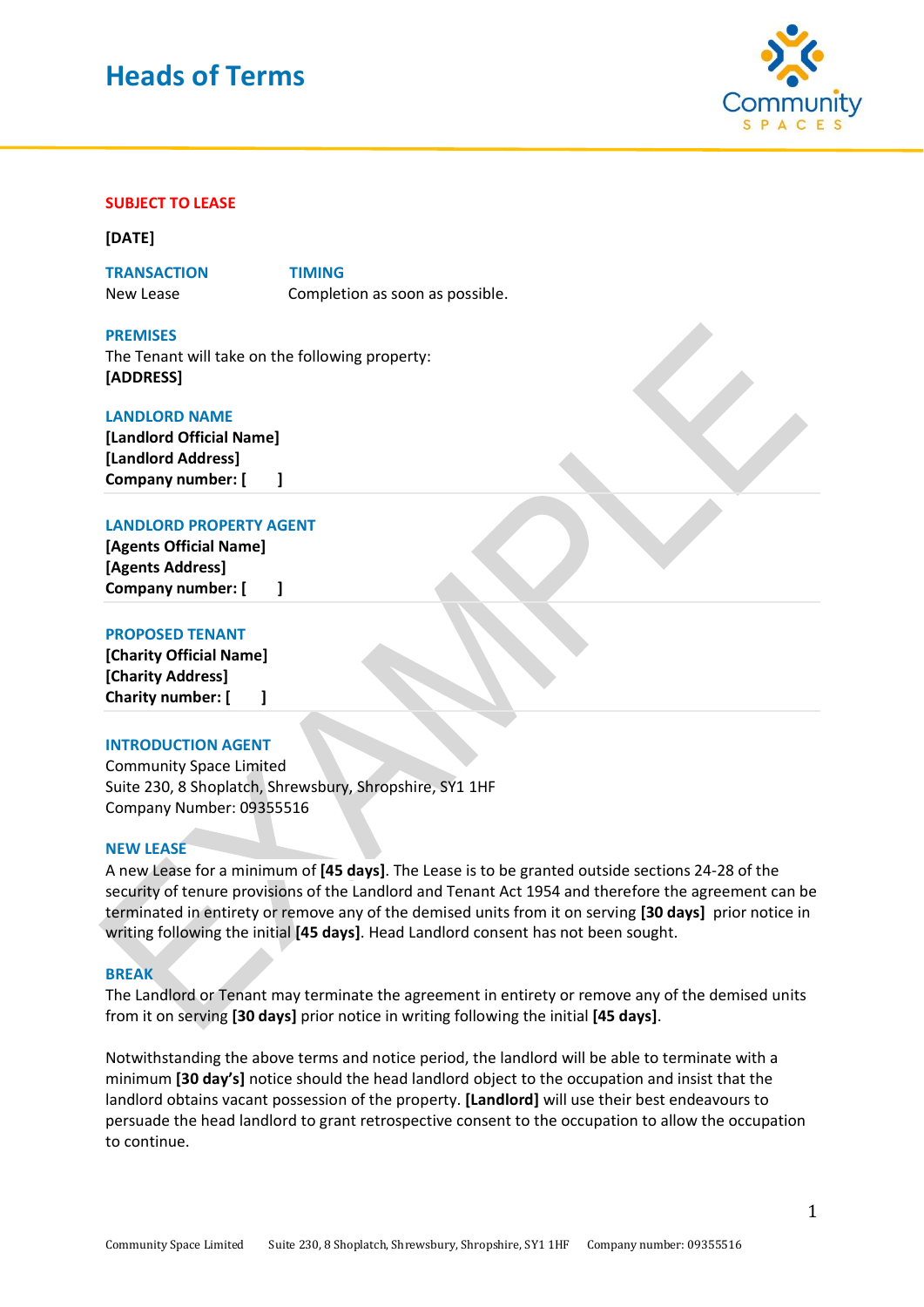# **Heads of Terms**



# **PROPERTY USAGE**

**[Charitable use of the property for retail purposes.]**

### **RENT**

One peppercorn per annum (if demanded)

### **SERVICE CHARGE**

The Tenant does not have to pay service charges.

#### **UTILITIES**

The Tenant will be responsible for all utilities.

#### **BUSINESS RATES**

The Tenant is responsible for all rate liabilities and the Tenant warrants to the Landlord that should the Council not grant full rate relief, the Tenant will forthwith pay any rates not covered to the local authority to satisfy its rates liability for the Property and further will indemnify the Landlord against any rate claims or actions made by the local authority for the Property for any periods arising during the Term where the business rates have not been paid.

#### **/OR/**

The Tenant must apply for all relevant rate relief. In the event that the Tenant is not awarded the 20% discretionary business rate relief for the Property by the local authority, then the Landlord will pay to the Tenant the equivalent amount of the said 20% business rate relief to the Tenant on a monthly basis as a charitable donation. On receipt of such sums the Tenant warrants to the Landlord that it will forthwith pay the said sums to the local authority to satisfy its rates liability for the Property and further will indemnify the Landlord against any rate claims or actions made by the local authority for the Property for any periods arising during the Term where the business rates have not been paid. **Please Note: Your donation can not be provided until your business rates bill for this property has been sent to Community Spaces. Copies of all up to date business rate bills for these premises must be supplied via email to Community Spaces as soon as possible.**

#### **BID LEVY**

If the property is subject to a Business Improvement District Levy then the **[Tenant/ Landlord]** shall be responsible for all liabilities.

## **INSURANCE**

The Tenant does not contribute to the insurance of the building but must have all other relevant insurances.

## **REPAIRS**

The Tenant shall keep the Property clean and tidy and make good any damage it causes to the Property. The Tenants repairing liability will be limited by a photographic schedule of condition. All repairs will need to be raised with the Introduction Agent Community Space Limited prior to work commencing.

#### **ALIENATION**

The Licensee cannot sublet to operators via separate tenancies but can allow usage by its registered members.